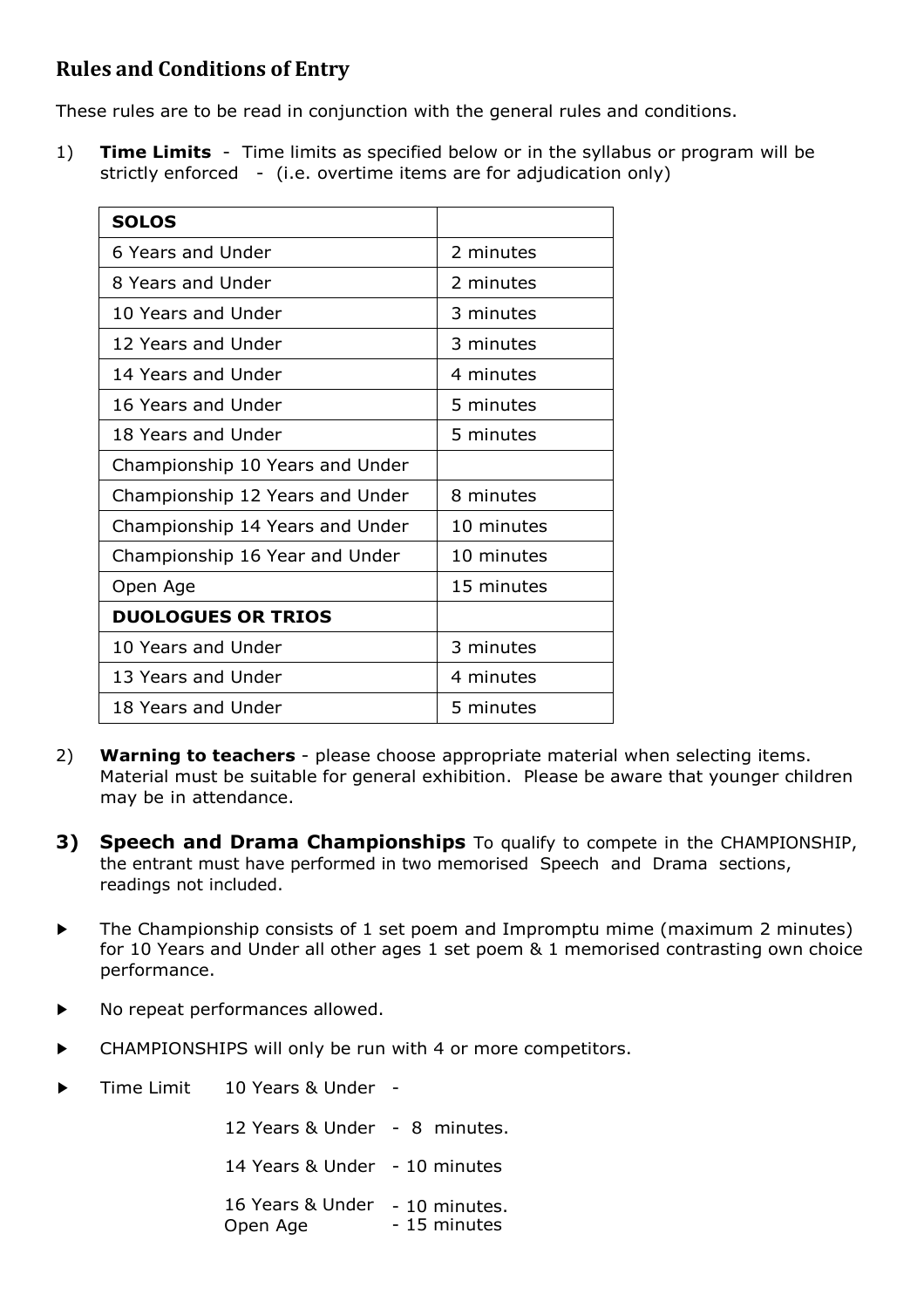| <b>Section</b><br><b>No</b>                    | <b>SPEECH and DRAMA Syllabus</b>                                                                                          | <b>Section Age</b> |  |  |
|------------------------------------------------|---------------------------------------------------------------------------------------------------------------------------|--------------------|--|--|
| <b>6 Years and under</b> - (2 minutes maximum) |                                                                                                                           |                    |  |  |
| 800                                            | Special Restricted Own Choice Solo memorised Poem                                                                         | 6 years and under  |  |  |
| 801                                            | Open Own Choice Solo memorised Poem                                                                                       | 6 years and under  |  |  |
| 802                                            | Nursery Rhyme or Character Sketch in costume - memorised                                                                  | 6 years and under  |  |  |
| 802A                                           | Poem for small groups -memorised                                                                                          | 6 years and under  |  |  |
|                                                | <b>8 years and under -</b> (2 minutes maximum)                                                                            |                    |  |  |
| 803                                            | Specially Restricted Solo - Own Choice memorised Poem                                                                     | 8 years and under  |  |  |
| 804                                            | Character in costume - memorised                                                                                          | 8 years and under  |  |  |
| 805                                            | Solo - Own Choice memorised Poem                                                                                          | 8 years and under  |  |  |
| 806                                            | Poem for Small Groups – memorised (2-4 people)                                                                            | 8 years and under  |  |  |
| 807                                            | Solo - Mime (No costume or props - chair available)                                                                       | 8 years and under  |  |  |
| 808                                            | Own choice Prepared Reading - 100 Words                                                                                   | 8 years and under  |  |  |
| 809                                            | <b>Unison Reading</b>                                                                                                     | 8 years and under  |  |  |
| 810                                            | Solo Own Choice - Recital for Children with Special Needs                                                                 | 8 years and under  |  |  |
| 811                                            | Public Speaking - Own Choice Topic (2 minutes maximum speech - warning bell at<br>1½ minutes)                             | 8 years and under  |  |  |
| 10 years and under - (3 minutes maximum)       |                                                                                                                           |                    |  |  |
| 812                                            | Specially Restricted Solo - Own Choice memorised Poem                                                                     | 10 years and under |  |  |
| 813                                            | Solo - Own Choice memorised Poem                                                                                          | 10 years and under |  |  |
| 814                                            | Poem for Small Groups - memorised (2-4 people)                                                                            | 10 years and under |  |  |
| 815                                            | Solo - Own Choice memorised Australian Poem (Poem to be written by an<br>Australian poet, about Australia - not a ballad) | 10 years and under |  |  |
| 816                                            | Character Sketch in costume - memorised (Please keeps props to a minimum)                                                 | 10 years and under |  |  |
| 817                                            | Solo - Mime (No costume or props - chair available)                                                                       | 10 years and under |  |  |
| 818                                            | Own Choice Prepared Reading - 150 Words                                                                                   | 10 years and under |  |  |
| 819                                            | <b>Unison Reading</b>                                                                                                     | 10 years and under |  |  |
| 820                                            | Solo Own Choice - Recital for Children with Special Needs                                                                 | 10 years and under |  |  |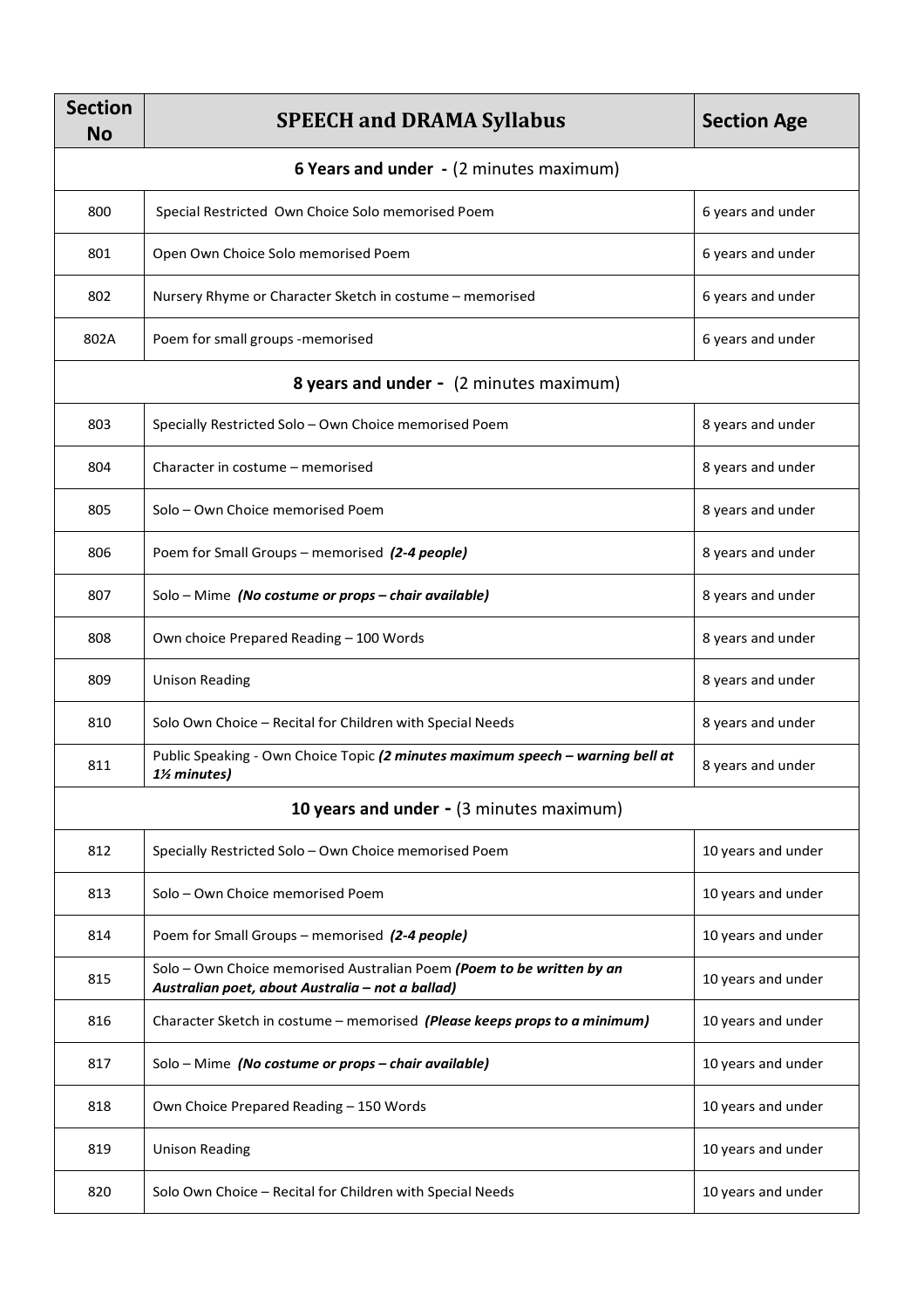| <b>Section</b><br><b>No</b> | <b>SPEECH and DRAMA Syllabus</b>                                                                                                             | <b>Section Age</b> |
|-----------------------------|----------------------------------------------------------------------------------------------------------------------------------------------|--------------------|
| 821                         | Solo Own Choice - Bible Reading (150 words from any edition of the Bible)                                                                    | 10 years and under |
| 822                         | Public Speaking - Own Choice Topic (3 minutes maximum speech - warning bell at<br>2½ minutes)                                                | 10 years and under |
|                             | 12 years and under - (3 minutes maximum)                                                                                                     |                    |
| 823                         | Specially Restricted Solo - Own Choice memorised Poem                                                                                        | 12 years and under |
| 824                         | Solo - Own Choice memorised Poem                                                                                                             | 12 years and under |
| 825                         | Poem for Small Groups-memorised (2-4 people)                                                                                                 | 12 years and under |
| 826                         | Solo - Own Choice memorised Australian Poem (Poem to be written by an<br>Australian poet, about Australia - not a ballad)                    | 12 years and under |
| 827                         | Character Sketch in costume -memorised (Please keeps props to a minimum)                                                                     | 12 years and under |
| 828                         | Solo - Mime (No costume or props - chair available)                                                                                          | 12 years and under |
| 829                         | Own Choice Prepared Reading - 200 Words                                                                                                      | 12 years and under |
| 830                         | <b>Unison Reading</b>                                                                                                                        | 12 years and under |
| 831                         | Impromptu Reading - 1 minute preparation time                                                                                                | 12 years and under |
| 832                         | Solo Own Choice - Recital for Children with Special Needs                                                                                    | 12 years and under |
| 833                         | Solo Own Choice - Bible Reading (200 words from any edition of the Bible)                                                                    | 12 years and under |
| 834                         | Public Speaking - Own Choice Topic (3 minutes maximum speech - warning bell at<br>2½ minutes)                                                | 12 years and under |
| 835                         | Impromptu Speech - 2 minutes maximum speech - warning bell at 1½ minutes<br>(Topic given by adjudicator - 1 minute preparation time allowed) | 12 years and under |
|                             |                                                                                                                                              |                    |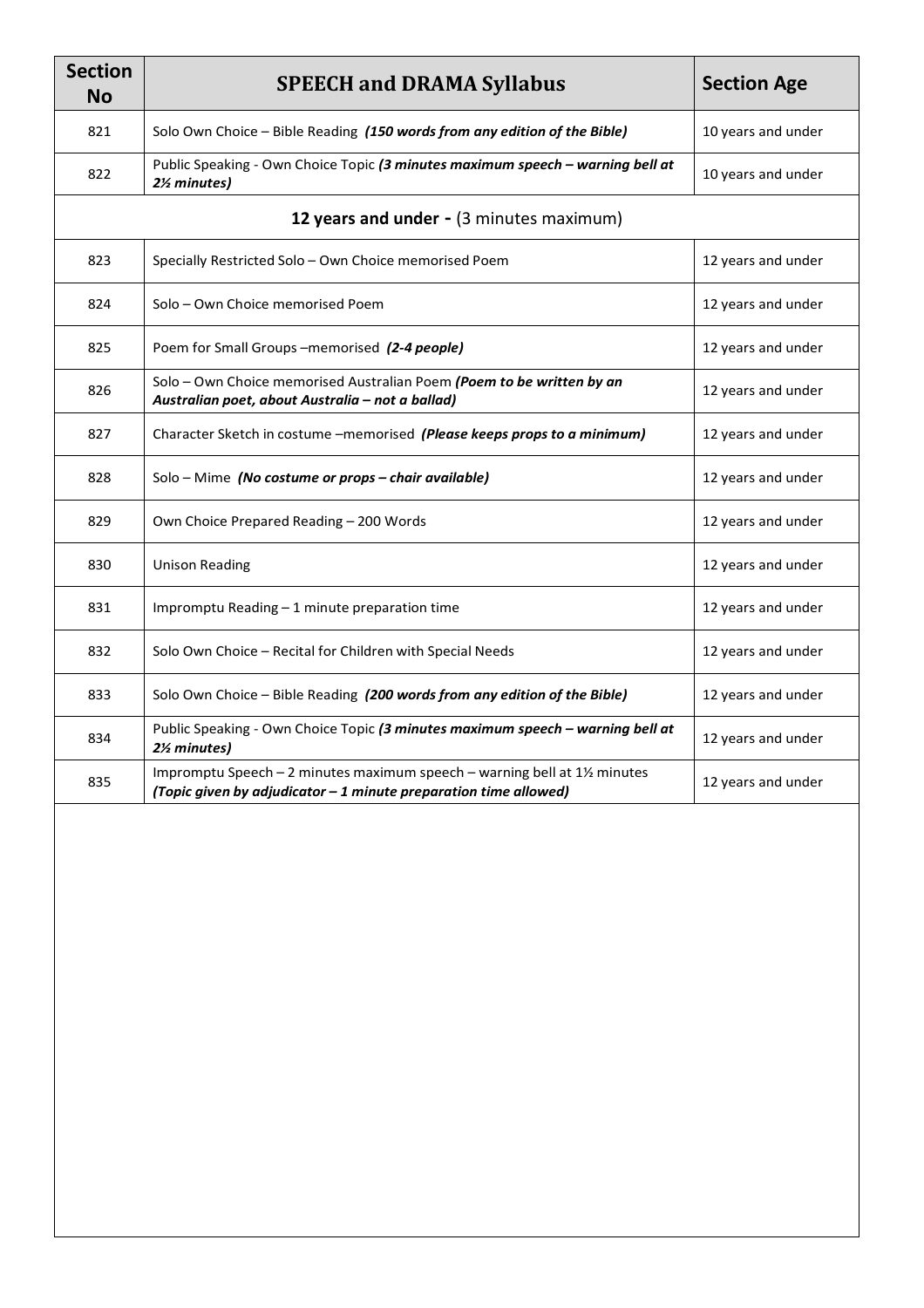| <b>Section</b><br><b>No</b>              | <b>SPEECH and DRAMA Syllabus</b>                                                                                                               | <b>Section Age</b> |
|------------------------------------------|------------------------------------------------------------------------------------------------------------------------------------------------|--------------------|
| 14 years and under - (4 minutes maximum) |                                                                                                                                                |                    |
| 836                                      | Specially Restricted Solo - Own Choice memorised Poem                                                                                          | 14 years and under |
| 837                                      | Solo - Own Choice memorised Poem                                                                                                               | 14 years and under |
| 838                                      | Solo - Own Choice memorised Australian Poem (Poem to be written by an<br>Australian poet, about Australia - not a ballad)                      | 14 years and under |
| 839                                      | Character Sketch in costume -memorised (Please keeps props to a minimum)                                                                       | 14 years and under |
| 840                                      | Solo - Mime (No costume or props - chair available)                                                                                            | 14 years and under |
| 841                                      | Own Choice Prepared Reading-250 Words                                                                                                          | 14 years and under |
| 842                                      | Solo Own Choice - Recital for Children with Special Needs                                                                                      | 14 years and under |
| 843                                      | Impromptu Reading - 2 minute preparation time                                                                                                  | 14 years and under |
| 844                                      | Impromptu Speech - 3 minutes maximum speech - warning bell at 21/2 minutes<br>(Topic given by adjudicator - 1 minute preparation time allowed) | 14 years and under |
| 844a                                     | Public Speaking - Own Choice Topic (3minutes maximum speech -warning bell at<br>2% minutes)                                                    | 14 years and under |
|                                          | 16 years and under $-$ (5 minute maximum)                                                                                                      |                    |
| 845                                      | Own Choice Solo memorised Poem                                                                                                                 | 16 years and under |
| 846                                      | Solo - Own Choice memorised Australian Poem (Poem to be written by an<br>Australian poet, about Australia - not a ballad)                      | 16 years and under |
| 847                                      | Character Sketch in costume -memorised (Please keeps props to a minimum)                                                                       | 16 years and under |
| 848                                      | Own Choice Reading-250 Words                                                                                                                   | 16 years and under |
| 849                                      | Impromptu Reading - 2 minute preparation time                                                                                                  | 16 years and under |
| 850                                      | Solo Own Choice - Recital for Children with Special Needs                                                                                      | 16 years and under |
| 851                                      | Solo Own Choice - Bible Reading (250 words from any edition of the Bible)                                                                      | 16 years and under |
| 852                                      | Character Sketch -memorised (Costume optional - Please keeps props to a<br>minimum)                                                            | 16 years and under |
| 853                                      | Impromptu Speech - 3 minutes maximum speech - warning bell at 21/2 minutes<br>(Topic given by adjudicator - 1 minute preparation time allowed) | 16 years and under |
| 854                                      | Public Speaking - Own Choice Topic - 3 minute speech - warning bell at 21/2<br>minutes                                                         | 16 years and under |
|                                          |                                                                                                                                                |                    |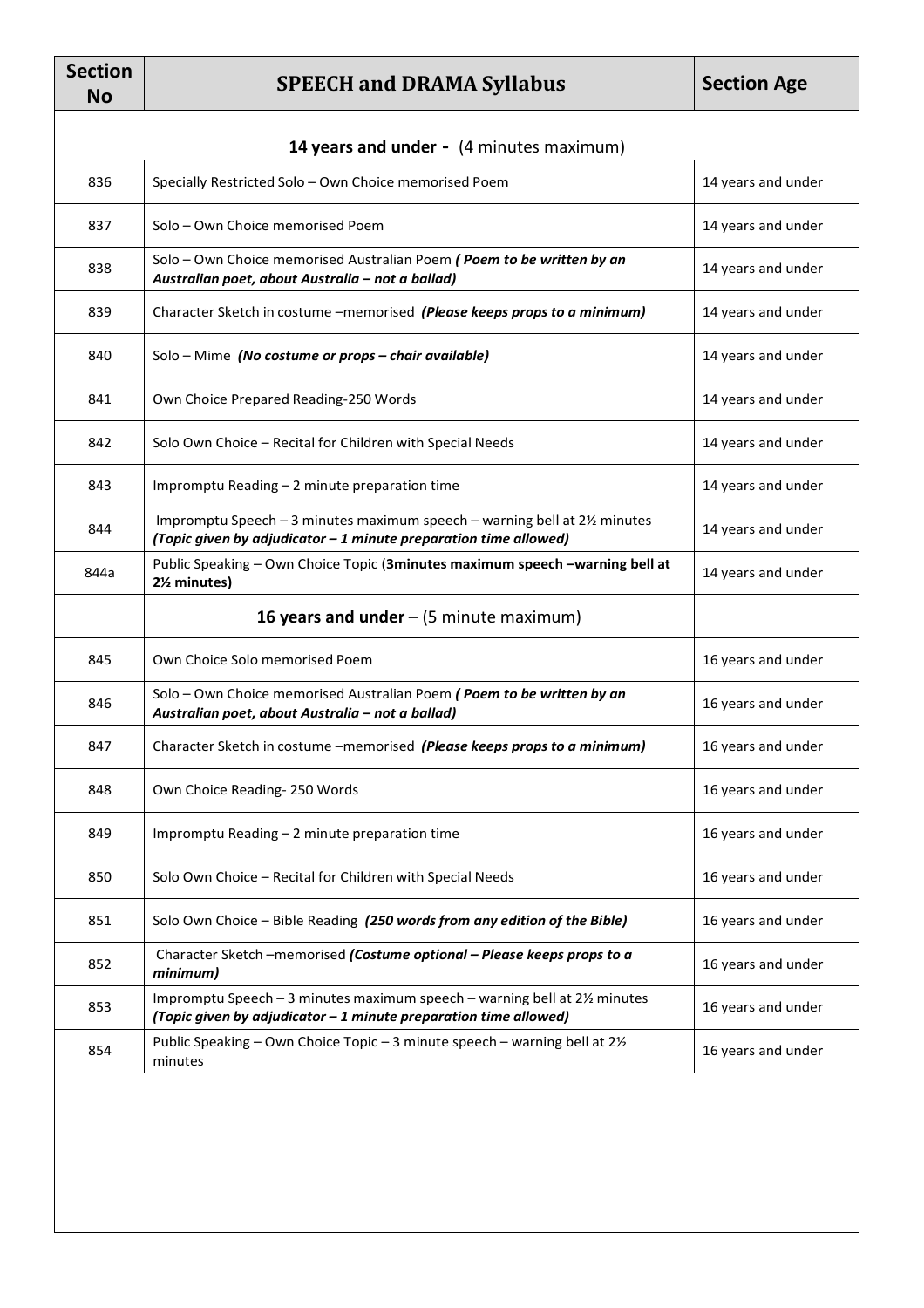| <b>Section</b><br><b>No</b>                | <b>SPEECH and DRAMA Syllabus</b>                                                                                                               | <b>Section Age</b> |  |
|--------------------------------------------|------------------------------------------------------------------------------------------------------------------------------------------------|--------------------|--|
|                                            | <b>Senior</b> - (5 minutes maximum)                                                                                                            |                    |  |
| 855                                        | Solo - Own Choice memorised Verse Speaking                                                                                                     | 18 years and under |  |
| 856                                        | Solo - Own Choice memorised Verse Speaking                                                                                                     | Open age           |  |
| 857                                        | Solo - Own Choice memorised Australian Poem (Poem to be written by an<br>Australian poet, about Australia - not a ballad)                      | Open age           |  |
| 858                                        | Character Sketch - memorised (Costume optional - Please keeps props to a<br>minimum)                                                           | Open age           |  |
| 859                                        | Own Choice Reading - 250 Words                                                                                                                 | Open age           |  |
| 860                                        | Impromptu Speech - 3 minutes maximum speech - warning bell at 21/2 minutes<br>(Topic given by adjudicator - 1 minute preparation time allowed) | Open age           |  |
| 861                                        | Public Speaking - Own Choice (Topic - 4 minute speech - warning bell at 31/2<br>minutes)                                                       | Open age           |  |
| <b>Improvisation</b> - (3 minutes maximum) |                                                                                                                                                |                    |  |
| 862                                        | Improvisation $-$ Solo $-$ 3 minutes with 2 minute preparation time                                                                            | 13 years and under |  |
| 863                                        | Improvisation $-$ Solo $-$ 3 minutes with 2 minute preparation time                                                                            | 18 years and under |  |
| 864                                        | Group Improvisation - 3 minutes with 2 minute preparation time                                                                                 | 10 years and under |  |
| 865                                        | Group Improvisation $-3$ minutes with 2 minute preparation time                                                                                | 13 years and under |  |
| 866                                        | Group Improvisation - 3 minutes with 2 minute preparation time                                                                                 | 18 years and under |  |
| <b>Duologues or Trios</b>                  |                                                                                                                                                |                    |  |
| 867                                        | Duologues or Trios - 3 minutes                                                                                                                 | 8 years and under  |  |
| 867a                                       | Duologues or Trios - 4 minutes                                                                                                                 | 10 years and under |  |
| 868                                        | Duologues or Trios - 4 minutes                                                                                                                 | 13 years and under |  |
| 869                                        | Duologues or Trios - 5 minutes                                                                                                                 | 18 years and under |  |
| Championship                               |                                                                                                                                                |                    |  |
| 870                                        | Speech and Drama CHAMPIONSHIP -                                                                                                                | 10 years and under |  |
| 871                                        | Speech and Drama CHAMPIONSHIP - (8 minutes maximum)                                                                                            | 12 Years and under |  |
| 872                                        | Speech and Drama CHAMPIONSHIP - (10 minutes maximum)                                                                                           | 14 Years and under |  |
| 873                                        | Speech and Drama CHAMPIONSHIP - (10 minutes maximum)                                                                                           | 16 Years and under |  |
| 874                                        | - (15 minutes maximum)<br>Speech & Drama CHAMPIONSHIP                                                                                          | Open Age           |  |